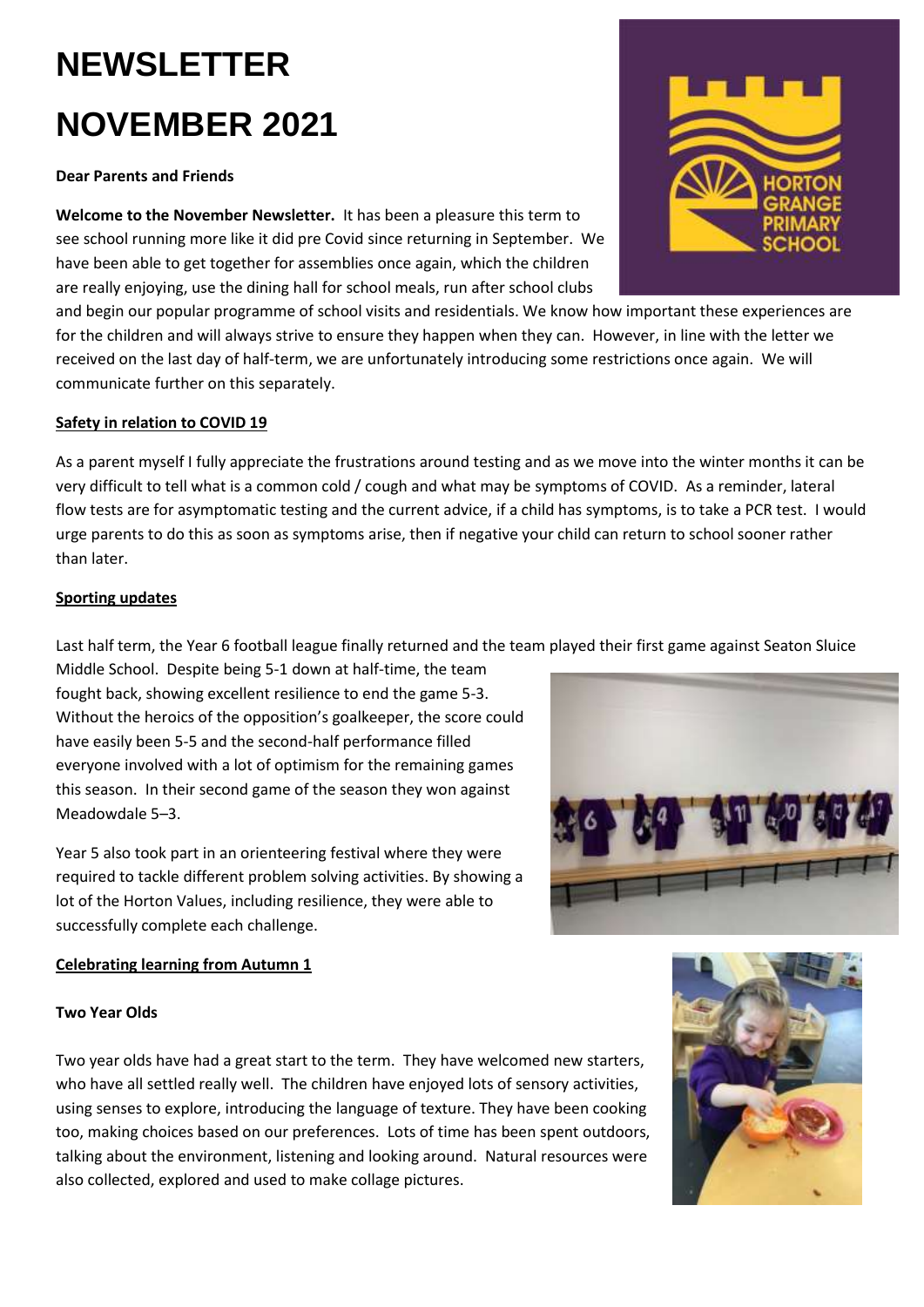

Staff re-introduced the lending library this half term; it has been lovely hearing the feedback from parents about their children enjoying these books at home.

Tapestry is being used to share your child's experiences at nursery, if you have anything to share, we would love to hear about what your children have been doing at home.

# **Nursery**

Starting Nursery is a very exciting time for both children and parents as they begin their journey with us at Horton Grange. We know that adjusting to new faces, environments and leaving their grown-ups can be daunting but the children have settled well and taken to Nursery life brilliantly. The nursery staff are so proud of them! During the first few weeks of term they were very busy getting to know their new friends, learning the Nursery routines and exploring the classroom environment.

Developing language skills is always a very important focus in Nursery and last term the children were naming new objects and toys around the Nursery. When starting their topic, This is Me, the vocabulary focus changed to naming the parts of their body and what they use them for. The children have been using their senses to explore new sounds and smells which has been



tremendous fun! The knowledge organisers have supported the children to learn lots of new vocabulary and it has been lovely to see some children posting their learning at home on

Tapestry!





This half term, as the weather begins to change and the leaves start to fall, the children in Nursery will be learning about the changes in the seasons and exploring the natural environment around them in Autumn! The children will be embarking on adventures to find Autumn objects and using the leaves to make comparisons and colour match. Nursery's topic in Autumn 2 will include naming lots of the natural treasures gathered on their Autumn walks during forest school.

# **Reception**

Last half term, the children loved the topic of Off We Go, where they learned about different vehicles, journeys and discussed their routes to school and other local places. They particularly enjoyed their trip to Asda, buying party items and food for a birthday celebration. Through planning the trip, they learned about being safe pedestrians and the importance of staying with adults.

The children embedded their knowledge of the local area through drawing some marvellous maps and recreating Blyth in the block area.

Developing their mathematics skills, they learned how to subitise and became very confident at explaining that means you don't count, you say the amount.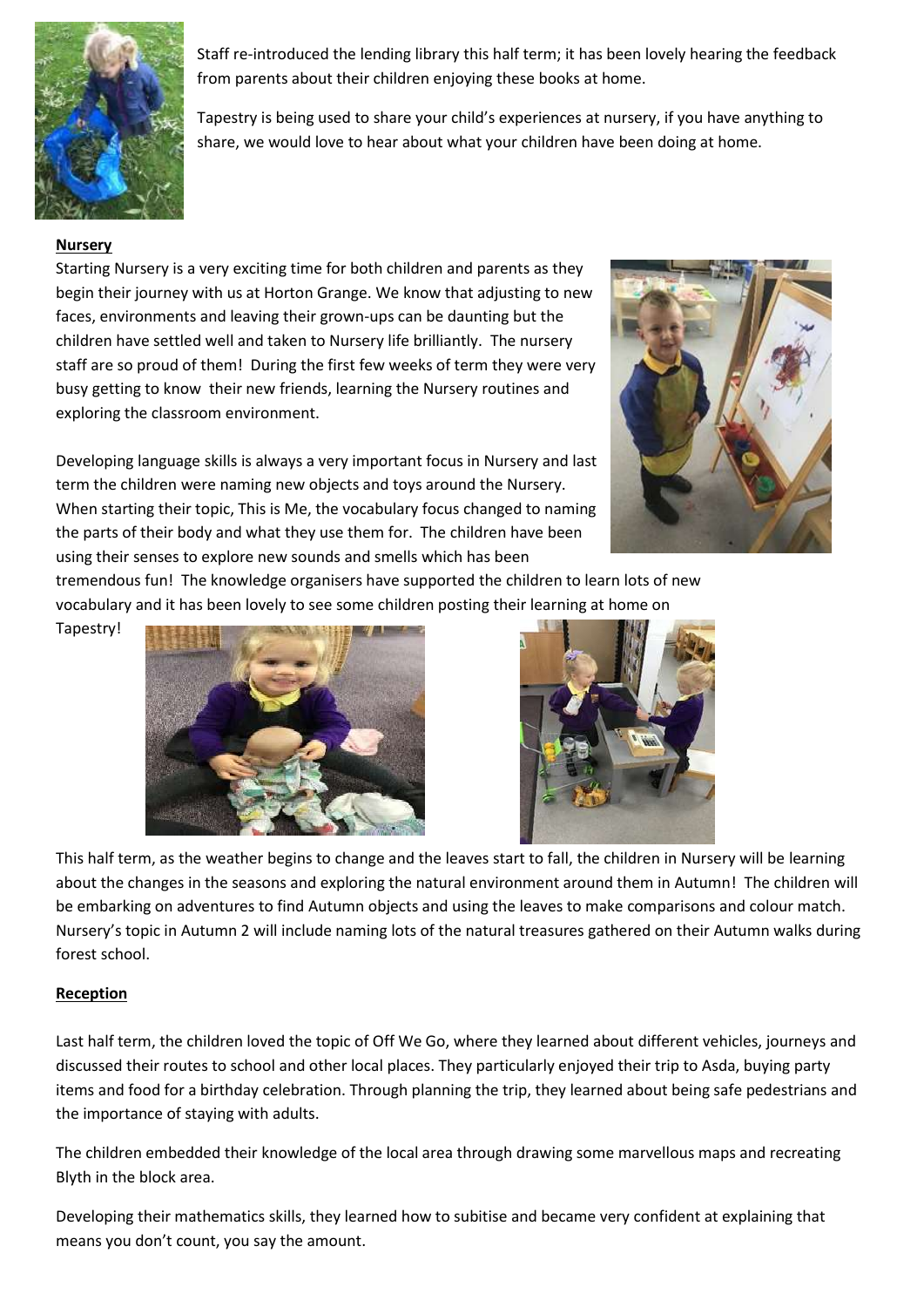Fred games were an important part of the daily phonics routine, as well as learning a new sound. Their reading journey has got off to a good start!

This half term the children will be learning all about different celebrations across the world. Birthdays, Christmas,

Diwali and Hanukkah are some of the celebrations they will focus on. They will learn and discuss that people celebrate events in different ways.



The local area will continue to be a learning opportunity as they walk to the River Blyth and experience a different environment. Looking after the local area and making environmentally friendly choices will be key discussion points during circle time. They will continue to talk about the importance of road safety and making safe choices both in and out of the home.



In Fred group, the children are going to be blending the sounds that they know together to read words. In order to learn to read words, it is vital that the children are able to recognise

all of the set 1 sounds and can orally blend words, e.g. c-a-t. Please see Tapestry for some example activities.

The class text will be Michael Recycle by Ellie Bethel. Michael Recycle will be a hook into Reception's focus on taking care of the environment and our local area.

#### **Year 1**

Last half term Year 1 had a great start to the year settling into the new routines of Key Stage 1.

In Literacy the children have loved reading and retelling traditional tales including The Gingerbread Man and The Enormous Turnip. The children liked getting creative using their fine motor skills to create puppets to help them to retell the stories. They worked hard to say out loud what they were going to write about and used their Fred fingers to help them to spell.

In Maths the children have been marvellous mathematicians exploring numbers up to 10. They have been busy counting objects, writing numerals, ordering numbers and finding one more and one less. The children have been working hard on Numbots. The children all have their log-in information in their reading records so we would love to



see the children continuing to practise this at home.

In Science Year 1 enjoyed learning all about amazing animals including mammals, fish and birds. They were visited by Animal Antics which was a fantastic new experience to support their learning. They loved meeting lots of creatures and learnt lots of facts about them. The children have impressed us by how many different mammals, fish and birds they can name – can they tell you?

In Geography the children loved exploring the local area of Blyth using Google maps and having a walk around the school grounds. The

children talked about familiar local places including their houses, Horton Grange, the shops and Blyth Beach - can they describe them to you?

This half term in Maths the children will be adding and subtracting numbers within 10 using lots of different mathematical equipment. In Science the children will explore materials and investigate the best material to construct a roof for a house. In History the children will be travelling back in time to the past where they will meet Grace Darling and find out about her amazing adventure. They will also be thinking about their own life and how they have changed since they were a baby.

Please continue to read with your child at home. Remember, if your child reads four times in a week they will receive a sticker on their bookmark and once full they can choose a special prize! Your child will be bringing their knowledge organisers home for Science and History so the children can share their new learning with you. Thank you for your support.

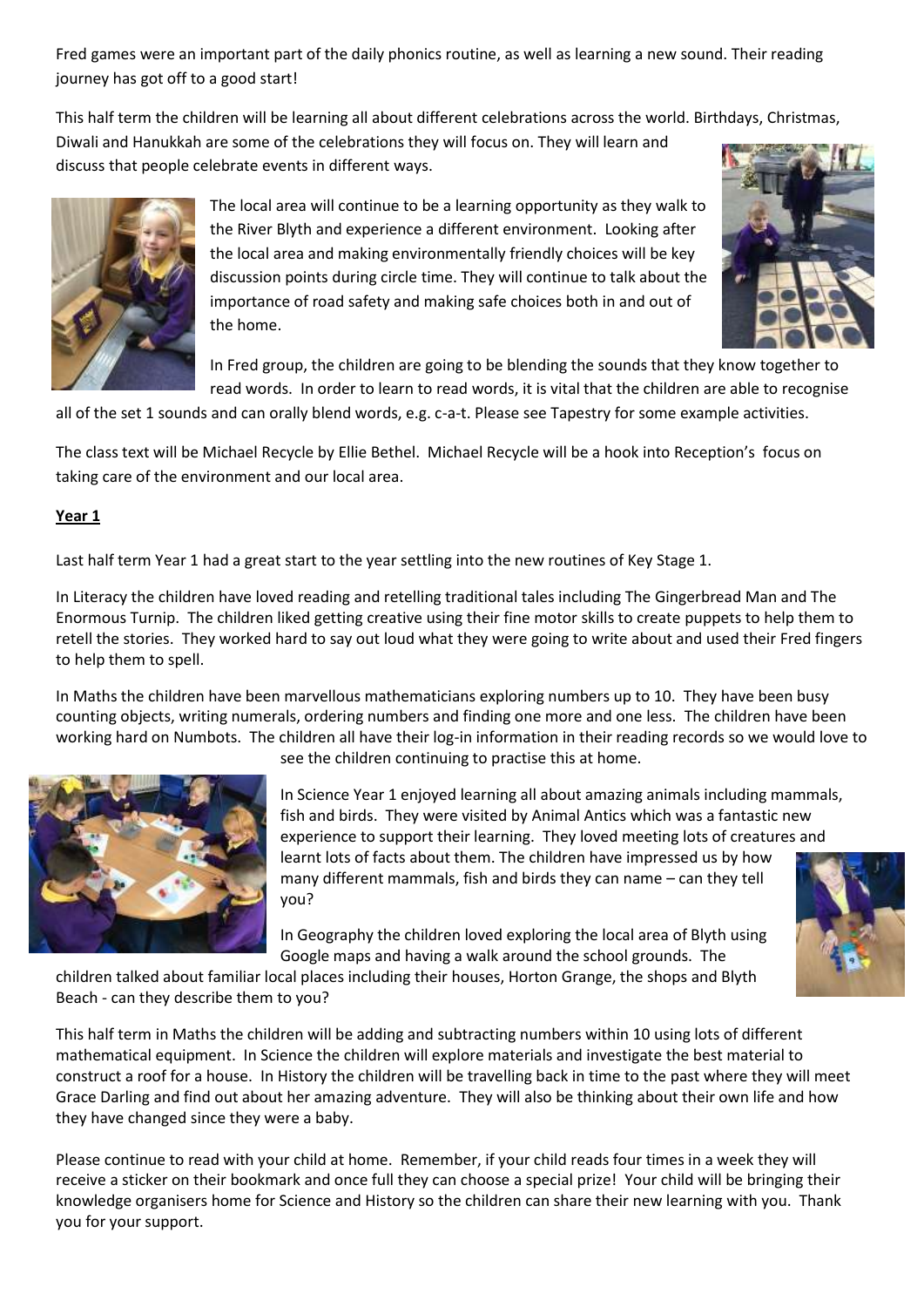In Literacy this half term Year 1 will read and retell The Lighthouse Keeper's Lunch. They will find out all about Mr Grinling and his mustard sandwiches!

# **Year 2**

As always it has been an extremely busy start to the school year. Across all areas of the curriculum we have had a strong focus on developing basic skills. Children have worked hard to improve letter formation, handwriting, phonics, reading, spelling and basic number facts. The pace has been quick but already we see children making progress.

In Maths the children have developed their understanding of place value. They have used lots of practical equipment to help them to secure their understanding of the value of each digit in a number.

They have built numbers with equipment, thinking carefully about the tens and units in the number and then they have learnt how to partition numbers in lots of different ways.





In Literacy the children enjoyed reading Little Red Riding Hood. They looked closely at character, setting and plot. The children particularly liked using adjectives to describe some of the characters. They wrote some brilliant character descriptions and planned some simple changes to the story.

The children have also read some seasonal autumn poems. They went on a leaf hunt and were amazed by all of the different coloured leaves that were found. They planned and wrote their own autumn poem, using adjectives and verbs to make their writing descriptive. They took pride in performing their poems to an audience.







In Geography the children developed their understanding of their wider world, using singing to help them remember the seven continents. They have used aerial maps to study their own town plotting local landmarks.

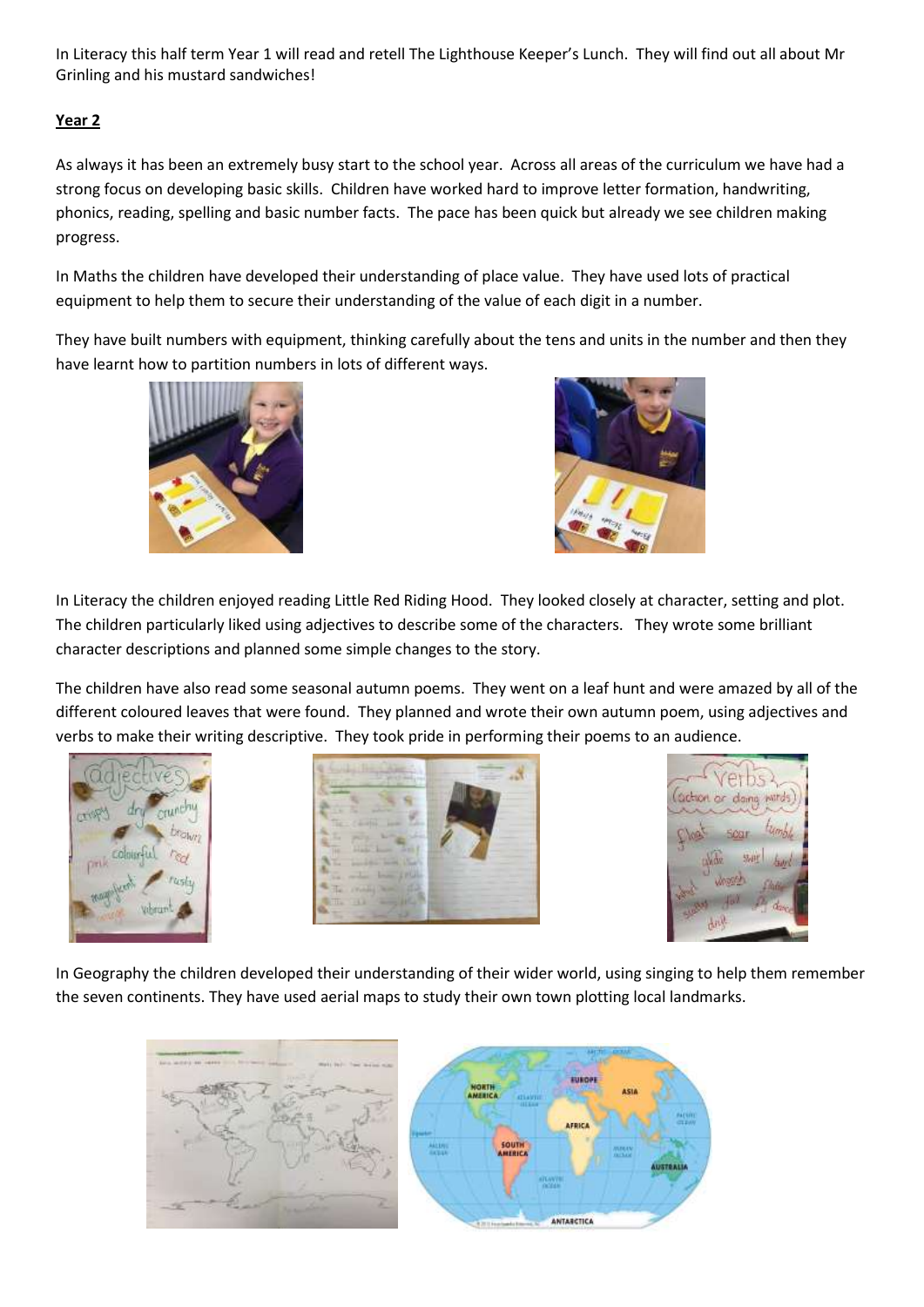Here are the hyperlinks to the songs that the children have sung in class to support their learning in Geography.

# <https://www.youtube.com/watch?v=K6DSMZ8b3LE>

#### <https://www.youtube.com/watch?v=X6BE4VcYngQ>

In Science the children have further developed their understanding of animal classification. They found out what all animals need to survive and looked closely at animal diet. The children were interested to learn about animal offspring and were able to find similarities and differences between the adult and the offspring.

Staff and children were delighted to have Animal Antics in school. Children across Key Stage 1 visited the workshop to deepen their understanding of a variety of animals. Children prepared their own questions and enjoyed finding answers from an animal expert.

In English this half term, the children will read information texts and picture books about the Great Fire of London. They will write a recount of the GFL and write a diary entry. This half term our class text is The Owl who was Afraid of the Dark by Jill Tomlinson. The children will look closely at character, setting and plot and they will rewrite the story making simple changes.







In Maths this half term the children will continue to work on basic skills such as number bonds and times tables. The expectation is that by the end of Year 2 children know all related multiplication and division facts for the 2, 5 and 10 times tables. They will further develop addition and subtraction skills and then begin to look at multiplication, division and fractions.

Year 2 will also begin their Horrible History topic. The children will learn all about The Great Fire of London, The Plague and The Gunpowder Plot.

In Science children will explore everyday materials including wood, metal, plastic, glass, brick, rock, paper and cardboard and look at their suitability for different purposes. Additionally the children will investigate how the shape of solid objects can be changed by squashing, bending, twisting and stretching. The text The Great Paper Caper by Oliver Jeffers will be used to support learning in Science.

Please continue to support children at home with their learning. In Year 2 all children have been given personalised spellings to practise. Please continue to work on these as children will be assessed again during this half term. Phonics packs were sent home during the last holidays, in preparation for the phonics test which the children will sit this half term. Please continue to read those regular words and alien words to give them an additional boost at home. We want all of the children to be successful. In Maths you can support your child by encouraging them to use TT Rockstars and Numbots online. All children have been given passwords to access this and we will be setting regular inter-class battles. Get TT rocking!



<https://ttrockstars.com/>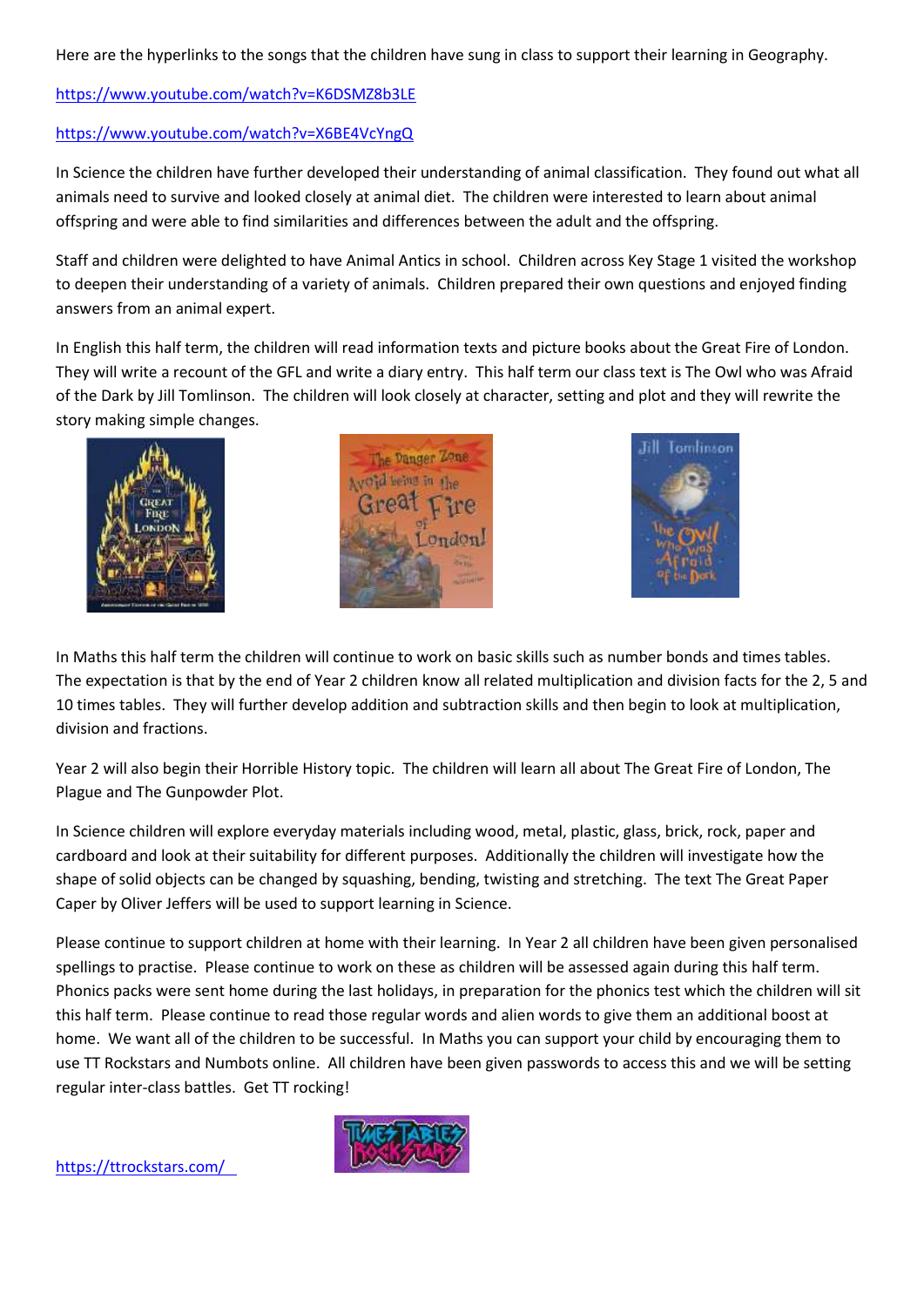

# <https://play.numbots.com/#/intro>

#### **Year 3**

Year 3 staff would like to start by saying how incredibly proud they are of the children in Year 3. They have all adapted to moving from Key Stage 1 to Key Stage 2 seamlessly and they have taken it all in their stride!

Last half term, in Literacy, Year 3 learned about fables and stories with a moral teaching. Of course the children read the classic The Hare and the Tortoise learning how sometimes slow and steady wins the race - a lesson we are all learning now we are back at school. They focused on the basics of getting each sentence structured correctly then moved on to adding noun phrases including adjectives. The children applied their knowledge, retelling the fable The Mouse and the Lion with the message "kindness is more powerful than strength", an important message for all. They



then moved on to instructions and had great fun instructing everyone on how to wash a woolly mammoth.

Place Value has been the hot topic in Maths. The children have enjoyed using practical resources to make different numbers and partition them in different ways. This has included understanding how many hundreds, tens and ones are in a number

and really developing their understanding of the number system up to 1000. The children were also introduced to the 3 times table and they enjoyed the challenge of finding the matching division facts.



The thigh bone's connected to the...what was it again? Well Year 3 will be able to tell you! Last half term they learned all about their brilliant bodies focusing on the skeleton. Learning about the different types of skeletons animals and humans have, the children can tell you the difference between an endoskeleton, exoskeleton and a hydrostatic skeleton! They also investigated how the skeleton moves, using their biggest resource - their own bodies! They answered the enquiry question - do children with larger feet jump further? They had great fun finding out!

Travelling back 2.6million years ago to the earliest humans, Year 3 really enjoyed learning about the Stone Age. After addressing the misconception that the dinosaurs lived at the same time as people, (spoiler alert - they didn't) the children enjoyed discovering how people throughout the Stone Age lived including; Stone Age diet, what homes they lived in and about the animals which were around at that time, comparing these to their life today. Safe to say there have been a few changes, however perhaps not as many as you would think! The highlight was definitely seeing the artefacts and holding a real mammoth bone from 10,000 years ago.

This term in Literacy Year 3 will be reading a favourite classic story The Iron Man. Focusing on the introduction, the children will learn how to create suspense and give just the right amount of description to hook in the reader. As always to help your child please read with them every night - the more they read, the better writers they become!

Addition and subtraction will be the focus of Year 3 Maths, beginning to use more formal methods to calculate, add and subtract 2 and 3 digit numbers. To aid with this the children need to be confident with their number facts especially those crossing over the 10 boundary. For example  $6 + 7 = 13$  so any quick-fire practice they can do at home on adding and subtracting single digit numbers would be very helpful.

In Science this half term the children will be learning about rocks and fossils. They will be investigating how fossils are formed and delving deep into the different types of rocks which are on our Earth.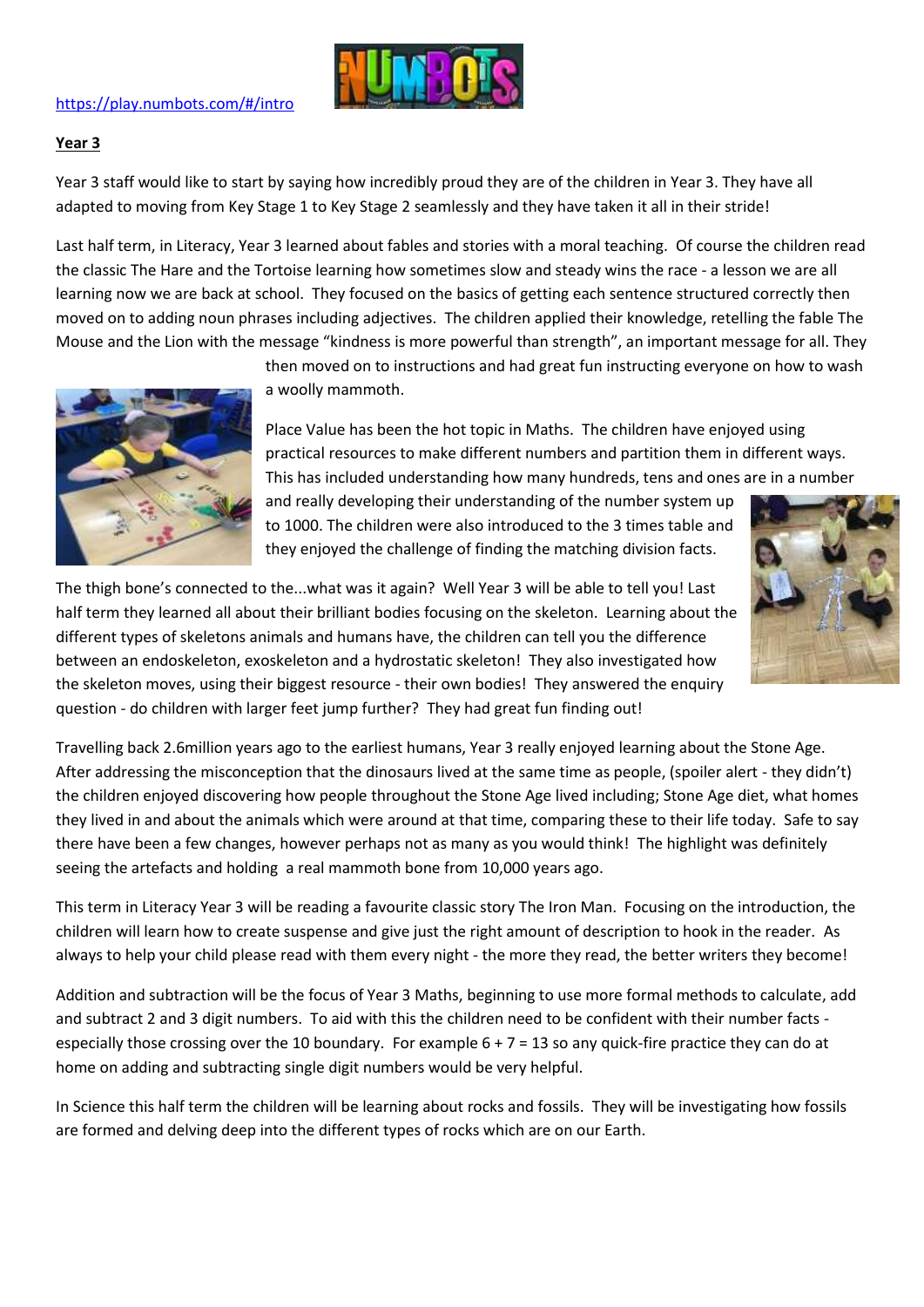This half term in Geography Year 3 will be learning about settlements and land use in the UK. The children will look at early settlements and why people settled where they did to current settlements, including trade links (a very current topic at the moment).

Year 3 will also be creating their very own bookmarks in Design and Technology using their sewing skills and focusing on Gymnastics in PE - please ensure your child has the correct PE kit with them on a Monday.

The Iron Man by Ted Hughes is Year 3's class text. As well as looking at the introduction of this wonderful classic in our literacy lessons, we will be reading the full story at the end of the day. Melding science fiction with fairy tale, The Iron Man tells the story of a gigantic metal robot who appears out of nowhere, crashing onto the beach and shattering into many parts. He is discovered by Hogarth, a young boy. The Iron Man proceeds to devour farm machinery, until the farmers rise up against him.

# **Year 4**

Last half term in Literacy Year 4 enjoyed writing a range of texts including dilemma stories, non-chronological reports and fables. The children's writing on fables linked to their work around food chains in Science. Over the half term, the children have created a range of food chains for a variety of habitats and learnt a range of scientific vocabulary such as producer, primary consumer, secondary consumer and tertiary consumer.

In Geography Year 4 studied the water cycle and rivers. The children began the unit by looking at the main processes involved in the water cycle and applied their learning to a variety of contexts including writing non-fiction and

producing a role play to incorporate the different stages of the cycle.

In PE the children have built on their previously taught striking and fielding skills to develop their ability to play rounders. In RE, the children have enjoyed exploring the religion of Judaism and have used a variety of resources such as artefacts, videos and stories to help them understand more about Jewish culture.

This half term Year 4 will be learning about states of matter in Science where they will learn a variety of enquiry skills through

different scientific experiments. Furthermore, Year 4 will be applying their new knowledge to design, make and evaluate an ice lolly product in DT. In History, the children will learn about Ancient Greece and gain knowledge about key events which occurred during this interesting time period. In PE, children will be learning the skills necessary to play basketball including shooting, passing and dribbling. From this, they will be applying these skills into small sided games where they will develop different tactics to succeed.

Year 4 will be reading a variety of Greek myths including Theseus and the Minotaur and the Story of Arachne.

# **Year 5**

Last half term Year 5 children have enjoyed their learning related to South America. In Geography the children have developed their knowledge of the countries and capital cities of South America and have identified human and physical features of Brazil. In PE the children have enjoyed continuing their swimming lessons in addition to building their tennis skills. The children's ability to control and aim the ball improved over the half term and they loved playing mini tennis matches against each other.



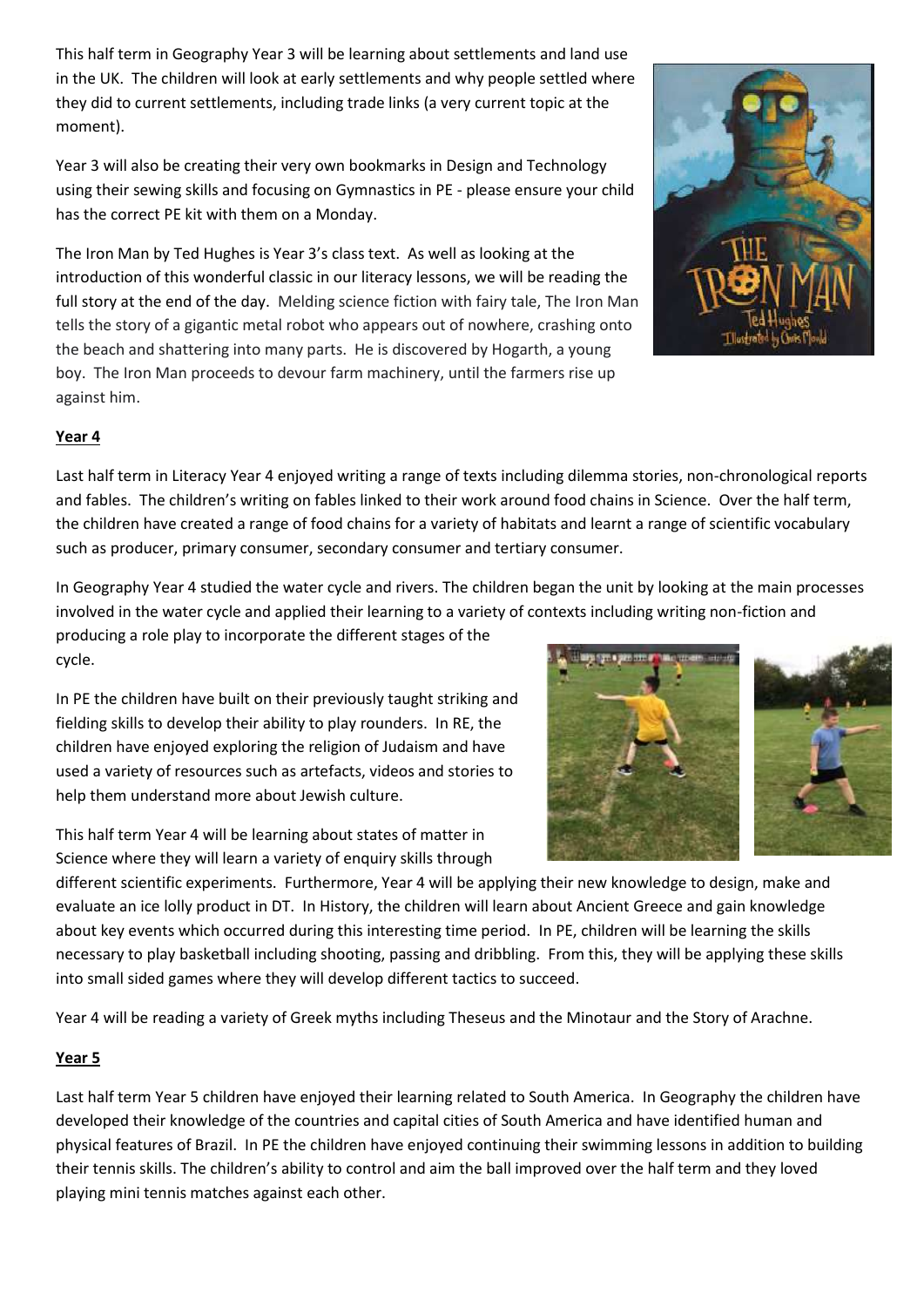The science topic of Earth and Space has really gripped the children's imaginations. The children have learned all about the planets in our solar system, they were shocked to learn that Jupiter has so many moons, and how our Moon and the Earth move around the Sun. Additionally, they have broadened their scientific vocabulary extensively.

In DT, the children have loved designing and making their own pizza linking to their PSHE learning around healthy lifestyles. They children researched seasonal vegetables to include on their pizza and designed their pizza with this in mind. Finally, the children enjoyed being chefs for the day as they made, ate and evaluated their pizzas – delicious!



Next half term the children will be learning all about the Anglo-Saxons and Vikings in History. They will learn all about the fall of the Roman occupation of Britain and how Alfred the Great protected the Kingdom of Wessex from the Viking raiders. The children will link their literacy work through the text Beowulf and examine the morality of the legend. In Science the learning will focus on Chemistry as the children investigate the properties and changes of materials through a range of scientific enquiries.

# **Year 6**

Year 6 staff were delighted to welcome the children back in September and they have made a brilliant start to Year 6. They have been working very hard with the increased pace of learning and we have noticed some excellent role models for the rest of the school with exemplary behaviour.

In Literacy lessons the children have created some very imaginative writing, producing stories based on the Just So Stories by Rudyard Kipling where the language was challenging but meant lots of new vocabulary was learnt. They have also written some very exciting adventure stories, based on our class text of The Last Wild by Piers Torday, in which various animals helped a range of characters to make daring escapes from a range of settings - all very enjoyable reads!

Reading is a huge focus as always and the children make sure that every second counts by reading at every opportunity. In school, they have a reading book, a library book and a range of books from which to choose within the classroom. They are also accessing Reading Plus which helps to build fluency and speed with reading. They can access this on computers at home – well done to all who are already doing this! Please encourage your child to use this programme at home as we have seen amazing progress achieved by those who go that extra mile! This also goes for Spelling Shed and TT Rockstars.

In Science Year 6 studied the digestive systems of humans and animals, discovering that cows have four stomachs and regurgitate their food! The children thoroughly enjoyed revising Y4 learning by carrying out investigations into the workings of our stomach by squeezing a digested mixture of banana, crackers and orange juice through a pair of tights to represent the intestines. The liquid squeezed out represented nutrients flowing into the bloodstream. They also investigated the effect of salt on the diet by leaving jelly snakes in plain water and water with varying amounts of salt added. The children learned from this that it is unhealthy to eat too much salt as the body can become dehydrated.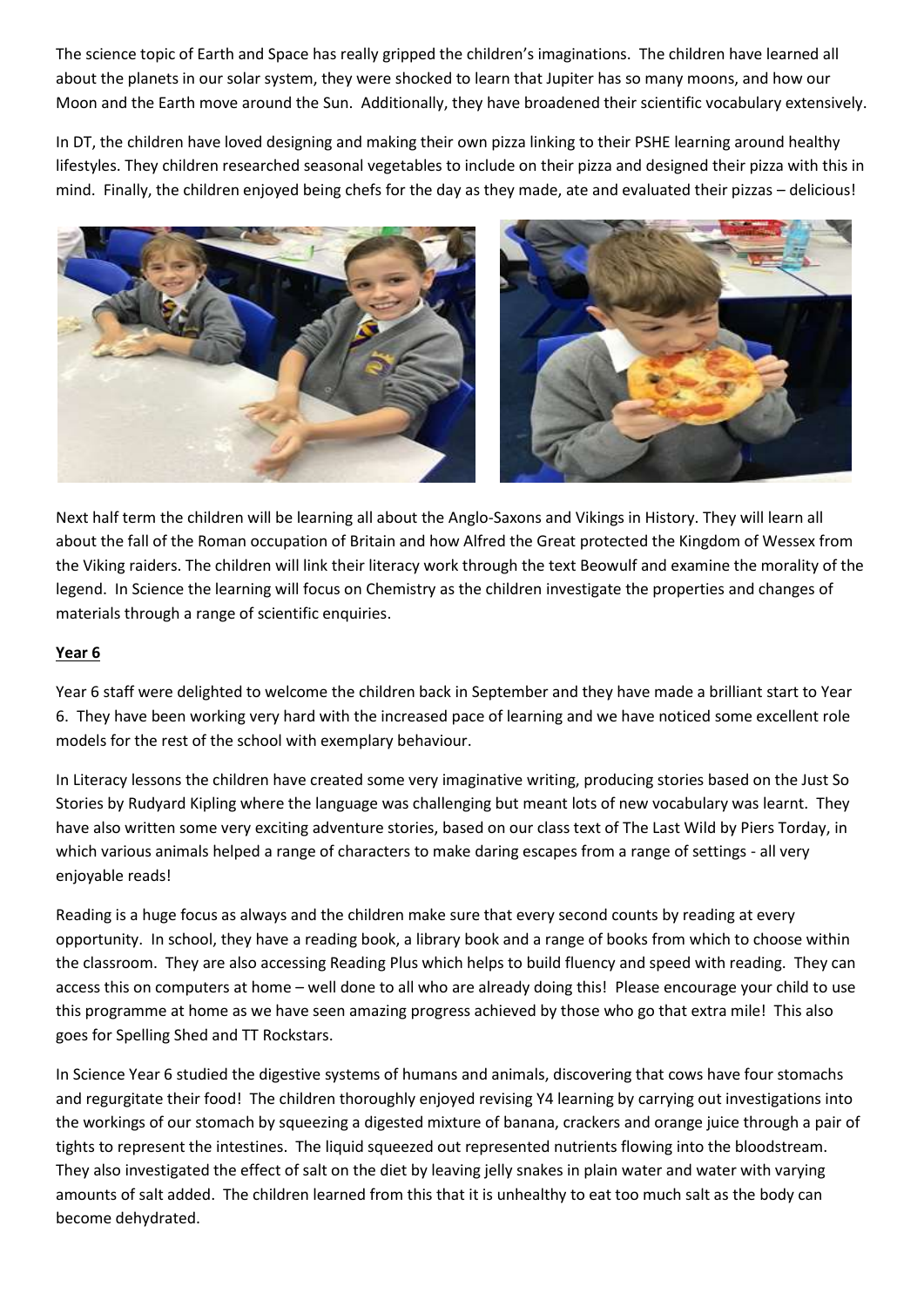

The geographical learning last term focused on the Lake District. The children learnt how the landscape was formed by glaciers in the Ice Age and studied how the land is used now, mainly for farming and tourism. A very engaging session was when they studied Ordinance Survey maps to identify human and physical features of the area then used 4 and 6 figure co-ordinates to locate those features and specific places.

Year 6 class text for this term, The Machine Gunners by Robert Weston, links to our history topic and is an adventure story set locally during the Second World War. For some of this story, the children will listen to it via a radio broadcast just as children would have done during the 1940s. This book will be our inspiration to write historical fiction. We will also be creating poetry linked to Remembrance Day.

This half term, we will be making decisions about Sports Leaders and Prefects. Watch this space for more information to follow!

# **Clubs**

During the Autumn term we have been able to start up our range of clubs again for the children. Staff have excelled with the range on offer including: Music and Movement, Chinese, Film, Basketball, Lego, Role Play, Gymnastics, Art and Football.

Chinese Club has been a success and Mr Murphy would like to thank the Chinese teacher, Zhou Yao, for helping the children take their first steps in this exciting language. The students showed great resilience and listening skills to be able to learn how to converse in Chinese in just four weeks.



I would like to thank the staff for volunteering to run extra-curricular clubs. This is

not a directive and there is no obligation for staff to run clubs however staff do appreciate how much children benefit from these wider experiences, which is of course why they do them. I would like to ask however that parents collect children promptly at the end of the club. We had several occurrences last half-term of children being collected half an hour after the club ended. I am sure you appreciate that staff then have feedback to add into children's books and preparations for the following days learning to carry out.

Unfortunately, recently recommended restrictions mean we may have to postpone clubs for the time being. More information will follow on this.

#### **Christmas 2021**

We were hoping to run our normal Christmas events this year but, unfortunately, due to recent advice from the Local Authority this will not be possible. If advice changes we will update you.

Before then we have the Autumn term Parents' Evening, which was planned to take place on the evening of 17 November, however advice is now that these will have to be telephone appointments again this year and will need to be spread over a couple of evenings. Further details on this to follow.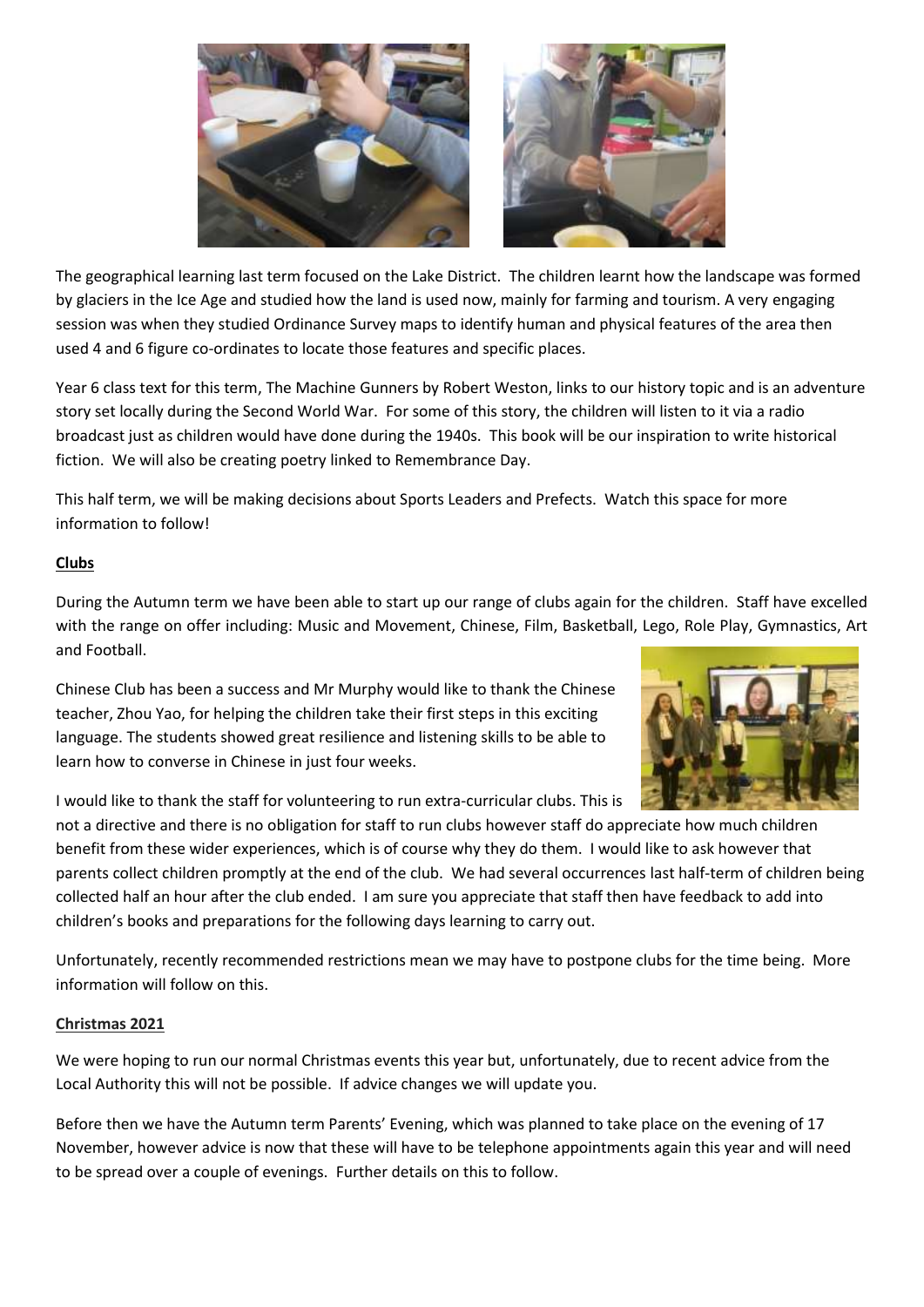## **Supporting learning at home**

Supporting your child's learning really makes a difference. Here are some of the ways you can do this.

#### **Reading**

Reading is a high priority across the whole school and our Reading Plus programme (KS2) is an excellent platform to support children in building their fluency in reading (speed) and their comprehension (understanding) skills. Each week, the class who have performed best in terms of winning combos (80% or more in answers to comprehension) receive a treasure chest of carefully selected books which they may enjoy for a week. There are also rewards for the top three children in the Key Stage, who win a trophy for first place and stickers for second and third. Please encourage your child to go On Reading Plus at home if they can – and they might be the lucky ones winning these prizes!

#### **Maths and Times Tables**

Last half term, TT Rockstars was reintroduced to the children and teachers have already started to see real engagement again both in and out of school. The engagement was fantastic and there are now seven Rock Heroes

across school. To become one, you must answer times tables questions in less than one second per question.

Last half term, one of our Rock Heroes came to the KS2 assembly and the children (and staff) were amazed by their speed. There are over twenty Rock Legends close behind desperate to gain that status. You can do it! Children have also been recognised for the most correct answers in each class each week.

Children in KS2 should aim to play a few games each night to develop their recall of times tables. Please contact the school if you need any help with logins.

#### **School Council and Eco Council updates**



Classes have participated in a vote and school councillors have now all been selected and are proudly wearing their school council badges. Three themes have been chosen to focus on this year. They are; Improving Access to the Outdoors; No Bullies Here and Supporting Mental Health and Well Being.

School councillors have already begun taking part in collecting views from other children around anti-bullying and we are looking forward to them playing an active role in school, representing their classmates.

More on the Eco Council in our next newsletter.

#### **Attendance**

Attendance continues to be a key priority in our school and we all know how important it is for the children to be in school having had the disruption of the last two years. Please remember, if your child is ill, to contact the school office and give the reason for their absence. Holidays will not be authorised in term time, which we understand is frustrating. If your child is well enough, please ensure they attend everyday so they can enjoy and benefit from all the amazing things that go on in our lovely school. If you are concerned about attendance please contact school and ask to speak to Mrs Hewes.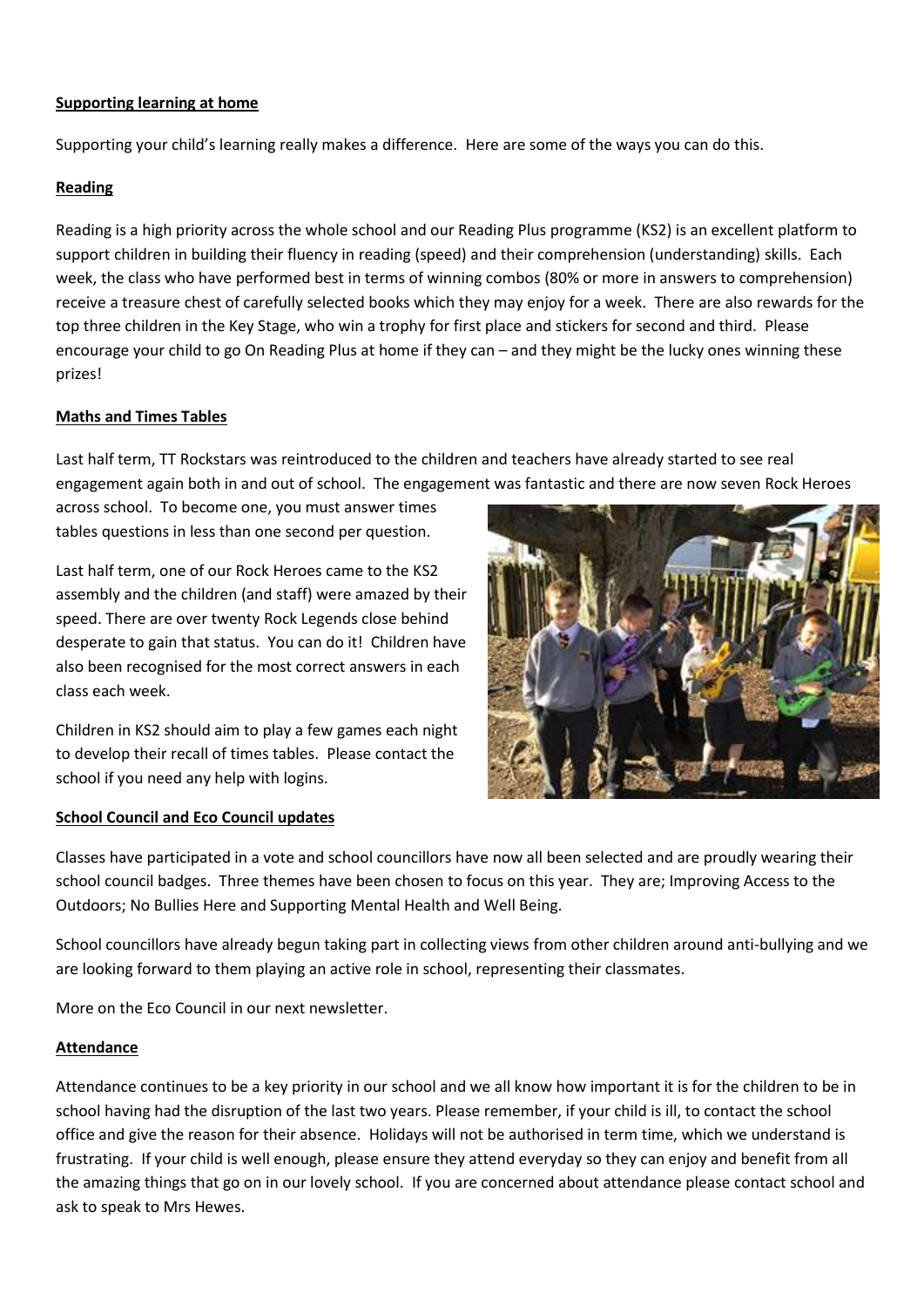## **Holidays in term time**

Taking holidays in term time will affect a child's schooling as much as any other absence and we expect parents to help us by not taking children away in school time. There is **no** automatic entitlement in law to time off in school time to go on holiday. [Amendments](http://www.legislation.gov.uk/uksi/2013/756/contents/made) to the 2006 regulations make it clear that the Headteacher may not grant any leave of absence during term time unless there are exceptional circumstances. Should, despite this, you chose to take your child out of school for a holiday then this will be an unauthorised absence.

#### **Points to remember**

If your child is absent you must inform the school office on the first morning of their absence. Failing to do so will mean their absence is recorded as unauthorised, which can trigger involvement from the Education Welfare Officer.

- Holidays should be avoided in school time. If they are unavoidable, a holiday form must be submitted
- Children falling below 90% attendance are classed as persistent absentees and will be monitored by school and in some cases by the Education Welfare Officer

It is our understanding that statutory assessments will go ahead this year therefore children must be in school at this time.

**Key dates when holidays must not be taken:**

- **Month of May: Year 2 end of Key Stage assessments**
- **Week commencing 6 June: Year 1 phonic check**
- **Week commencing 6 June for three weeks: Year 4 Multiplication check**
- **Week commencing 9 May: Year 6 SATs**

**These dates are set by the Government and school does not have flexibility to change the dates.** 

#### **Anti-Bullying Week 2021**

Anti-Bullying Week is coordinated in England and Wales by the Anti-Bullying Alliance and takes place from 15 to 19 November 2021 and it has the theme One Kind Word. The week will begin with Odd Socks Day which is supported by CBBC and CBeebies star Andy Day and his band Andy and the Odd Socks. Children are welcome to wear odd socks on this day. As usual school will partake in this week, with the school council taking a key role.



#### **Scooters and Bikes**

Can I please remind you to ensure your children park their bikes and scooters in the designated area behind the KS1 hall or at the front of school. Children must not ride bikes and scooters once on school site.

#### **Uniform**

I know parents try very hard to follow our uniform guidance and we appreciate your on-going support with this. However, we have a large number of children not bringing PE kit for PE lessons. Under current restrictions, we cannot lend children our school kits to share. This is part of the curriculum and children need to be prepared to take part. It may be easier to send PE kit in on Monday, leave in school until Friday and then take home to be washed. If you are unclear of which day your child needs PE kit please contact school. Also for safety reasons, even stud earrings which are allowed as part of the uniform code, cannot be worn for PE. Therefore it is advisable that children do not get their ears pierced unless there is sufficient time to allow them to be removed for PE i.e at the start of the six week break in the summer. Can I also give a polite reminder that extreme haircuts are not allowed and that plain black shoes should be worn. If you have any queries around uniform please contact Mrs Hewes to discuss.